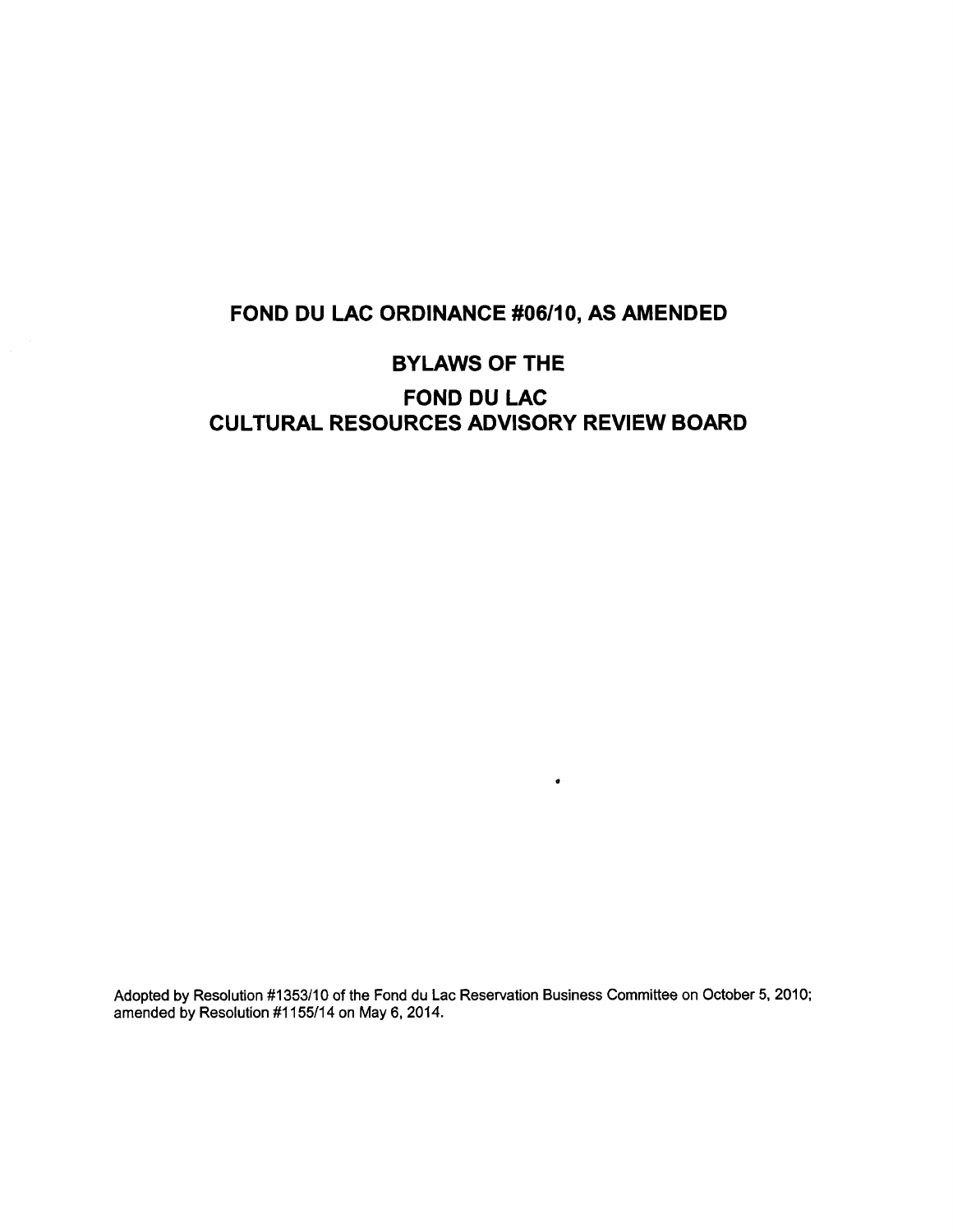#### **FOND DU LAC ORDINANCE #06/10, AS AMENDED**

### **BYLAWS OF THE FOND DU LAC CULTURAL RESOURCES ADVISORY REVIEW BOARD**

Pursuant to the authority reserved under Section 16 of the Indian Reorganization Act, 25 U.S.C. § 476, and as granted under Article VI of the Revised Constitution of the Minnesota Chippewa Tribe, the Fond du Lac Reservation Business Committee, as the Governing Body of the Fond du Lac Band of Lake Superior

Chippewa, hereby enacts the following Bylaws of the Fond du Lac Cultural Resources Advisory Review Board.

- **101. Name.** The name of the organization shall be the Fond du Lac Cultural Resources Advisory Review Board (hereinafter referred to as the "Cultural Resources Advisory Review Board").
- **102. Purpose.** The purpose of the Cultural Resources Advisory Review Board shall be to provide the Fond du Lac Reservation Business Committee and the Fond du Lac Tribal Historic Preservation Officer with meaningful advice and guidance regarding the preservation of cultural resources and historic properties within the exterior boundaries of the Fond du Lac Reservation in accordance with the Fond du Lac Tribal Historic Program Plan, as submitted to the National Park Service, U.S. Department of the Interior, pursuant to Fond du Lac Resolution #1175/10; and in accordance with the *Memorandum of Agreement between the National Park Service, U.S. Department of the Interior and the Fond du Lac Band of Lake Superior Chippewa for the Assumption by the Tribe of Certain Responsibilities Pursuant to the National Historic Preservation Act (16 U.S.C. 470),* pursuant to Fond du Lac Resolution #1339/10.
- *103. Attributes.* Cultural Resources Advisory Review Board is a subdivision of the Fond du Lac Band of Lake Superior Chippewa, and the actions taken by the Cultural Resources Advisory Review Board shall be imbued with those privileges and immunities inherent to the Fond du Lac Band, except as limited herein. Nothing in these Bylaws or the pursuit of the purposes described herein shall be deemed or construed as a waiver of the sovereign immunity of the Fond du Lac Band, or to constitute consent by the Fond du Lac Reservation Business Committee or the Cultural Resources Advisory Review Board to any action or claim founded upon or arising out of the jurisdiction of any government other than that of the Fond du Lac Band.
- **104. Membership.** The Cultural Resources Advisory Review Board shall consist of seven (7) members, all of whom shall be enrolled members of the Fond du Lac Band, two from each district and one at-large member. The following employees shall serve as nonvoting technical advisors to the Board: (1) the Resource Management Division Director; (2) the Natural Resources Program Manager; (3) the Planning Director; and (4) the Fond du Lac Cultural Center and Museum Director. The Reservation Business Committee shall make all appointments to the Cultural Resources Advisory Review Board and shall notify both the appointees and the Fond du Lac Tribal Historic Preservation Office of such appointments.
- **105. Removal or Suspension of Members.** A member of the Cultural Resources Advisory Review Board may be removed by the Reservation Business Committee for misconduct, malfeasance, missing three (3) consecutive meetings of the Cultural Resources Advisory Review Board, disqualification under Section 105 of these Bylaws, or crimes of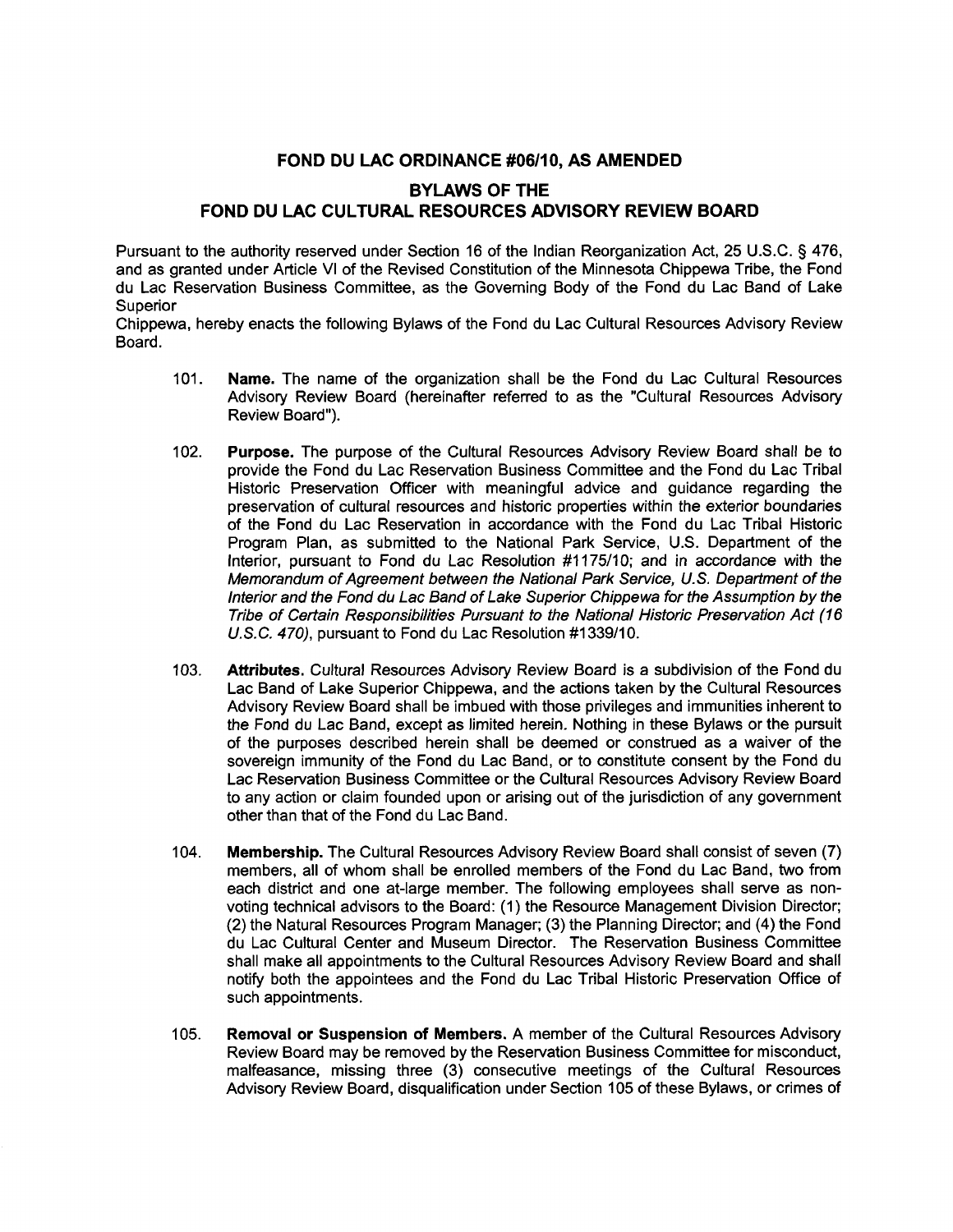moral turpitude. Where a member of the Cultural Resources Advisory Review Board has been charged with a crime of moral turpitude, or where the Reservation Business Committee has considered reliable allegations of such conduct, the Reservation Business Committee may suspend that member until such time as that member has been exonerated of those charges or allegations. The Cultural Resources Advisory Review Board may recommend removal or suspension of a Cultural Resources Advisory Review Board member to the Reservation Business Committee for any of the above-stated reasons, provided that the conduct at issue is reasonably substantiated.

- 106. **Officers.** The Cultural Resources Advisory Review Board shall elect from its members a Chairperson, a Vice Chairperson and a Secretary. Each shall serve a term of two (2) years. The Chairperson shall preside at all meetings of the Cultural Resources Advisory Review Board or, in the absence of the Chairperson, the Vice-Chairperson shall preside. The Chairperson shall have the responsibility to see that all functions of the Cultural Resources Advisory Review Board are satisfactorily conducted and shall perform all general responsibilities which are inherent in that office. The Secretary shall prepare and maintain the minutes of the Cultural Resources Advisory Review Board and shall provide copies of the minutes to the Reservation Business Committee within ten (10) days of approval. An officer may be removed from that office by majority vote of a quorum of the Cultural Resources Advisory Review Board.
- 107. **Functions of the Cultural Resources Advisory Review Board.** The Cultural Resources Advisory Review Board shall perform the following functions:
	- (a) Acquaint themselves thoroughly with the provisions of the Fond du Lac Tribal Historic Program Plan, as submitted to the National Park Service, U.S. Department of the Interior pursuant to Fond du Lac Resolution #1175/10.
	- (b) Provide general oversight of Fond du Lac cultural and historic preservation activities.
	- (c) Review nominations to the National Register of Historic Places, including the review of comments from the Fond du Lac Tribal Historic Preservation Officer and technical advisors.
	- (d) Develop policies and procedures of the Tribal Historic Preservation Office, including a Confidentiality Policy.
	- (e) Periodically review the Fond du Lac Tribal Historic Program Plan and recommend appropriate scope of work activities to the Tribal Historic Preservation Officer and the Reservation Business Committee.
- 108. Meetings. All meetings of the Cultural Resources Advisory Review Board shall be conducted in accordance with the Rules of Order and Code of Conduct prescribed under Articles 110 and 111 of these Bylaws.
	- **(a) Regular Meetings.** Regular meetings of the Cultural Resources Advisory Review Board shall be held once per quarter. Members shall be notified of the meeting by the Secretary no less than seven (7) calendar days prior to the meeting.
	- **(b) Special Meetings.** Special meetings of the Cultural Resources Advisory Review Board may be called by the Chairperson, or by any three (3) members of the Cultural Resources Advisory Review Board. Members shall be notified of the special meeting by the Secretary no less than three (3) calendar days prior to the meeting, and shall **be** informed of the purpose, place, date and time of the meeting, and shall be informed of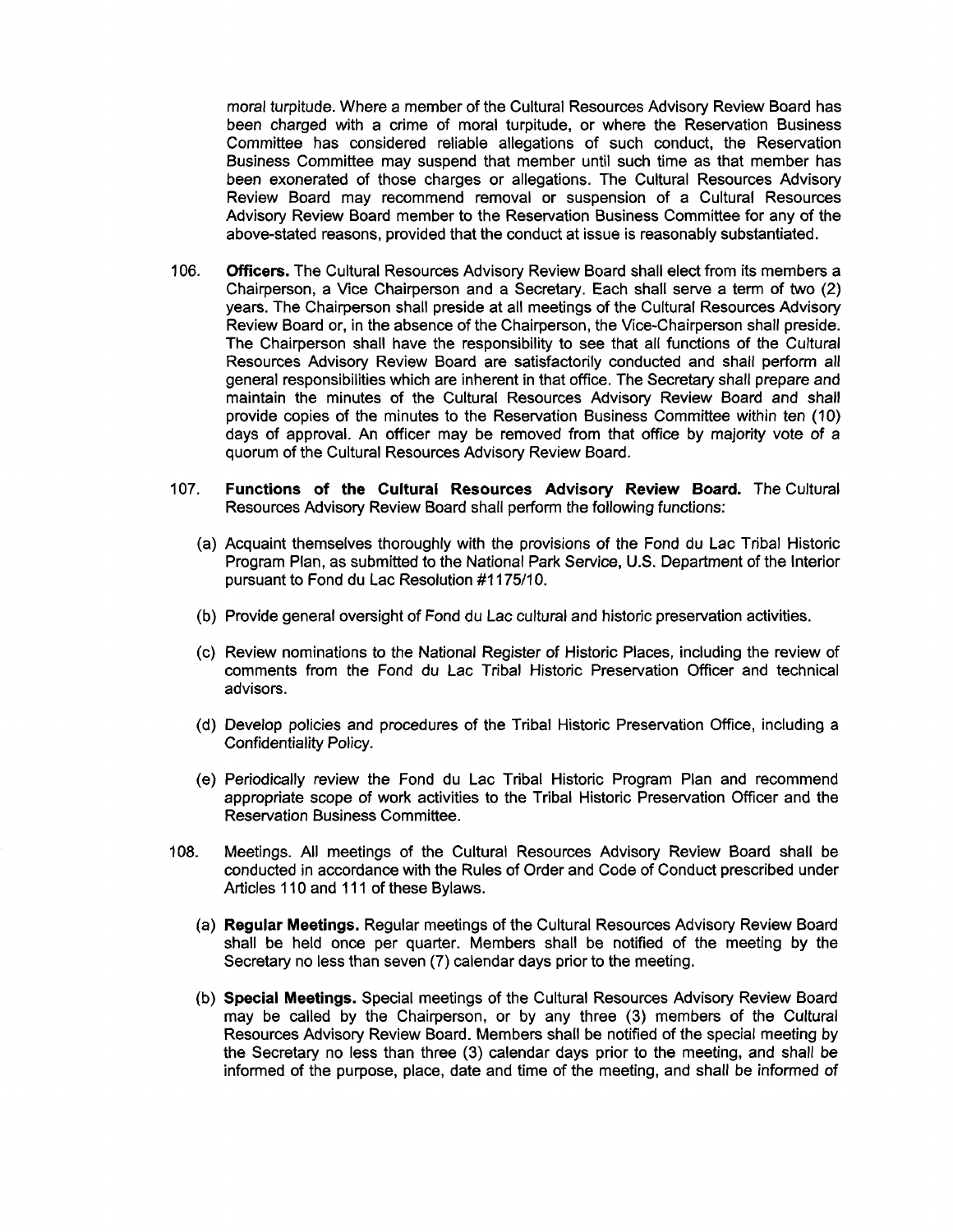those members responsible for calling the meeting. No business shall be conducted at the Special Meeting except as specified in the notice.

- **(c) Quorum.** A quorum shall consist of at least four (4) members, at least one of whom shall be the Chairperson or Vice-Chairperson. If a quorum is present, the affirmative vote of the majority of members present shall be necessary for the adoption of any matter voted upon. A majority of members present, though less than a quorum, may adjourn the meeting.
- **(d) Open Meeting Requirement.** All meetings of the Cultural Resources Advisory Review Board may be open to the interested public, except for Executive Committee meetings as described in Section 109 of these bylaws. Participation by interested parties shall be in accordance with the Rules of Order prescribed under Article 110 of these Bylaws.
- **(e) Compensation.** Employees of the Fond du Lac Band who serve on the Cultural Resources Advisory Review Board will be compensated for meetings held after working hours with equal comp time regardless if they are appointed members. Appointed members who are not employees of the Fond du Lac Reservation will be compensated by a sum of \$50.00 per meeting.
- **109. Subcommittees.** The Executive Committee of the Cultural Resources Advisory Review board shall consist of appointed members of the Cultural Resources Advisory Review Board who are also members of the Fond du Lac Band of Lake Superior Chippewa. The Executive Committee shall consider issues concerning sites and/or resources of a sensitive nature when disclosure of a site's location to a larger group may endanger the site or resource. Meetings of the Executive Committee shall not be open to the public.

The Cultural Resources Advisory Review Board may establish from its membership standing or *ad hoc* subcommittees to work on any special problems or projects related to its business. Upon a majority vote of the Cultural Resources Advisory Review Board, non-committee members may be appointed to *ad hoc* subcommittees.

- **110. Rules of Order.** All meetings of the Cultural Resources Advisory Review Board shall be conducted in accordance with Robert's Rules of Order.
- **111. Cultural Resources Advisory Review Board Code of Conduct.** The following standards of conduct shall apply to members of the Cultural Resources Advisory Review Board in carrying out Cultural Resources Advisory Review Board functions:
	- (a) The purposes of the Cultural Resources Advisory Review Board are coordinative and advisory and not administrative, and the performance of administrative and professional functions within the program shall be left to the appropriate staff, who shall be accorded the respect and consideration due professional personnel.
	- (b) The Cultural Resources Advisory Review Board is not a political body, and the use of one's membership on the Cultural Resources Advisory Review Board to advance personal positions which are not directly related to the Cultural Resources Advisory Review Board's purposes is inappropriate.
	- (c) The authority of the Cultural Resources Advisory Review Board resides in the Cultural Resources Advisory Review Board as a body, and an individual member has no authority to represent the Cultural Resources Advisory Review Board outside official meetings unless specifically delegated by the Committee undertaken in accordance with these Bylaws.